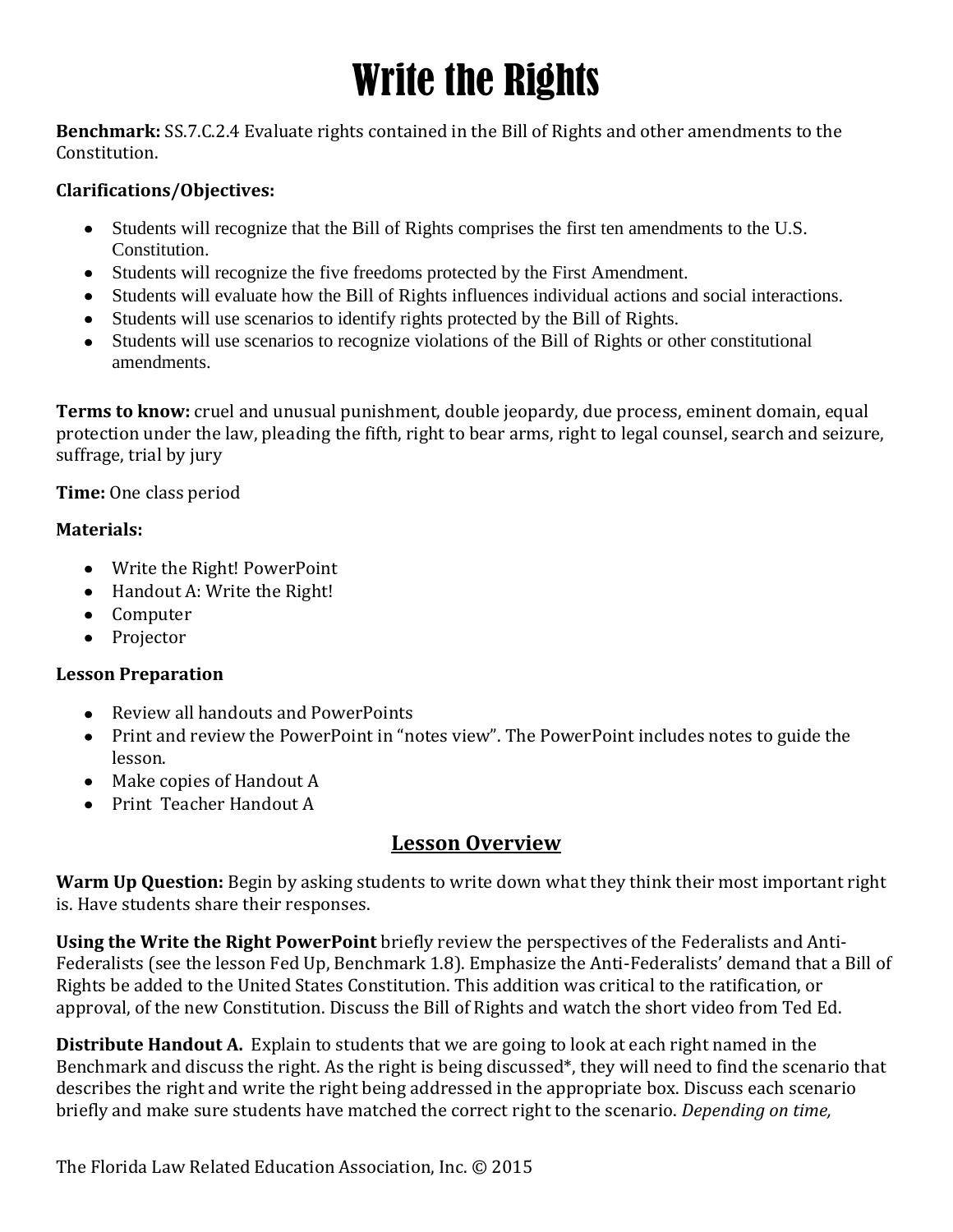*students can write the right in their own words or draw a visual cue in the provided space. If there is not class time for this it can be used as an extension activity/homework.*

\*As an alternate method, the PowerPoint can be reviewed straight through and students can use their knowledge gained from the presentation to identify the rights in the scenario.

Have students read over the rights listed on their handout. Working individually, have students select what they think is their *most important right* and their *least important right*. Have students discuss in small groups of 3-5 students. Discuss as a whole class.

**Check for Understanding** The final slide will include a question from the End of Course Exam Item Specifications book. Have the students independently write down their answer and ask student to explain how they made their decision.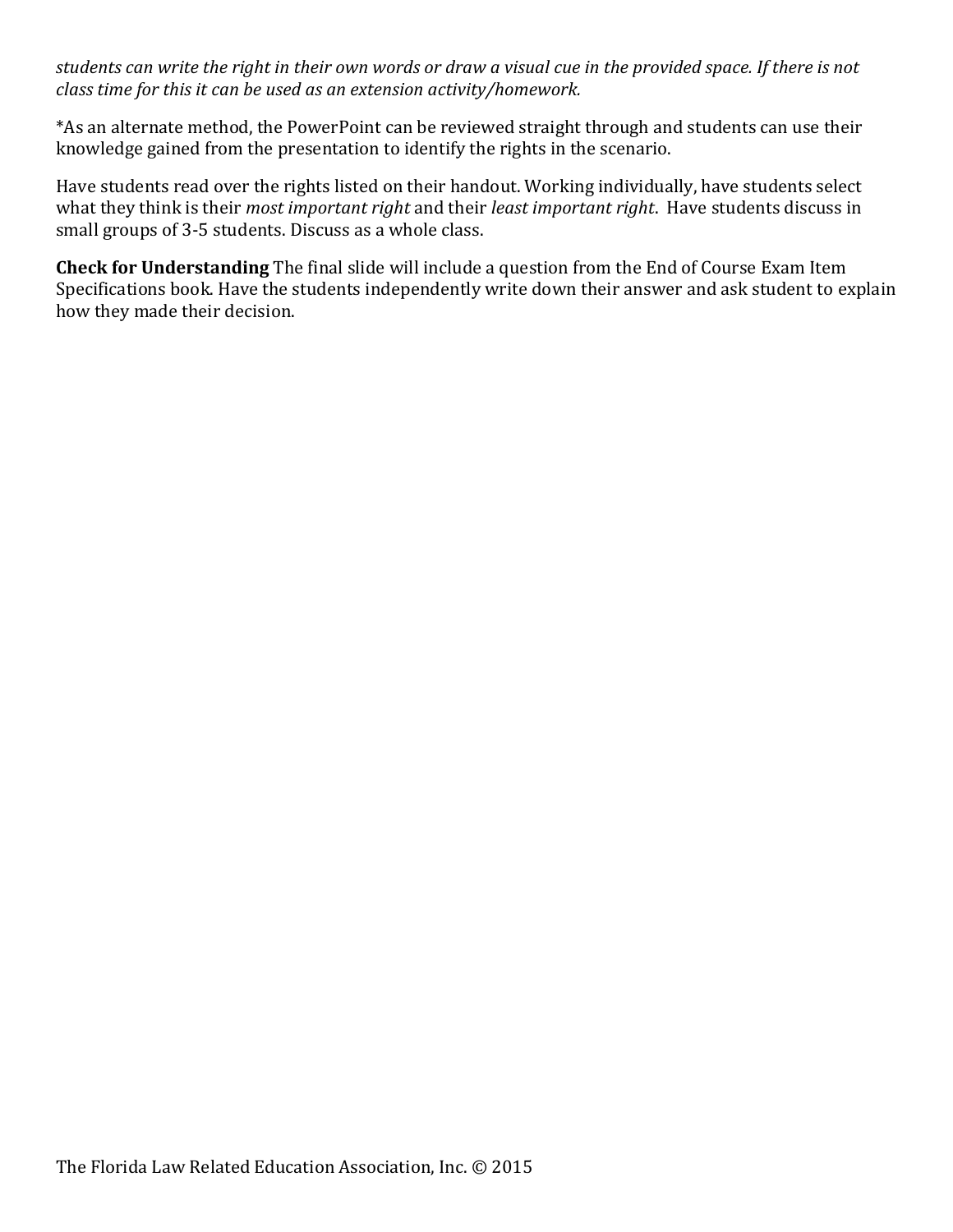| <b>Scenario</b>                                                                                                                                                                                                                                                                               | Write the Right                                          | Make it yours!<br>Write the right in your own<br>words or draw a picture to help<br>you remember it. |
|-----------------------------------------------------------------------------------------------------------------------------------------------------------------------------------------------------------------------------------------------------------------------------------------------|----------------------------------------------------------|------------------------------------------------------------------------------------------------------|
| A group of students on a college campus<br>came together to hold a peaceful rally about<br>global warming.                                                                                                                                                                                    | These students were exercising<br>their right to         |                                                                                                      |
| In 1920, women were granted the right to<br>vote.                                                                                                                                                                                                                                             | This furthered the right to                              |                                                                                                      |
| A homeless man in Panama City was<br>arrested and charged with theft. He could<br>not afford an attorney and had to go to trial<br>without one.                                                                                                                                               | This was a violation of                                  |                                                                                                      |
| Students wore black arm bands to school to<br>protest the Vietnam War.                                                                                                                                                                                                                        | These students were exercising<br>their right to         |                                                                                                      |
| The government created a policy that all<br>news must be filtered through the White<br>House press office before going to print.<br>This was found to be a violation of the<br>Constitution.                                                                                                  | This is a violation of the right<br>$\mathfrak{to}$      |                                                                                                      |
| Marco purchased a firearm for hunting from<br>an authorized dealer and provided all<br>needed documentation.                                                                                                                                                                                  | Marco was exercising his right<br>$\mathfrak{to}$        |                                                                                                      |
| Schools used to be segregated by race based<br>on state laws. The Supreme Court ruled that<br>dividing schools based on race was unfair<br>and discriminatory.                                                                                                                                | The Supreme Court protected the<br>people's right to     |                                                                                                      |
| A 15-year-old was arrested for making<br>inappropriate prank phone calls. The police<br>did not notify his parents that he was being<br>arrested and was not informed of rights be<br>we entitled to like protection from self-<br>incrimination or his right to counsel.                     | This was a violation of the<br>juvenile's right to       |                                                                                                      |
| The City of Sunshine is in the process of<br>bringing a hockey team to the area and will<br>need land on which to build a new arena.<br>The site has been selected and Sunshine<br>officials have offered the homeowners a fair<br>amount for the property where the arena is<br>to be built. | The government is respecting the<br>homeowners' right to |                                                                                                      |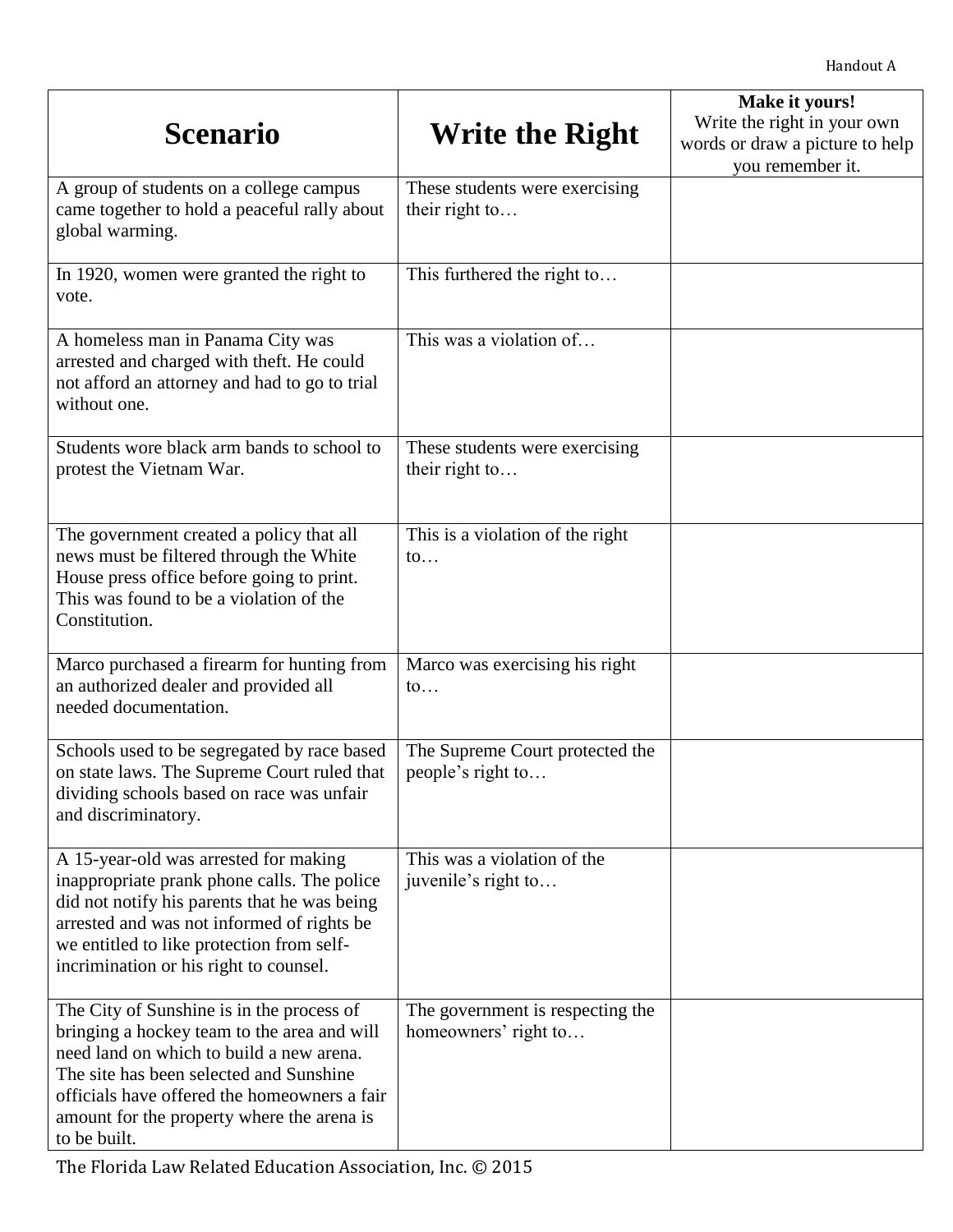| Police received a confirmed tip that there<br>were drugs being sold out of a residence.<br>They were able to secure a warrant and<br>promptly searched the location named.                                   | The right protected in this<br>scenario was the right to        |  |
|--------------------------------------------------------------------------------------------------------------------------------------------------------------------------------------------------------------|-----------------------------------------------------------------|--|
| A city is creating a policy that would fine<br>residents \$1,000,000 for littering in the<br>community.                                                                                                      | This is a violation of the peoples'<br>right to protection from |  |
| Alan was found not guilty of a crime. When<br>the State Attorney wanted to put him on<br>trial for the same crime, it was determined<br>that it was unconstitutional to try him for<br>the same crime twice. | The right that is being protected<br>in this scenario is        |  |
| Madison was arrested for a crime and put on<br>trial. When it came time for her to testify,<br>she decided that she did not want to testify<br>against herself.                                              | This was an exercise in the right<br>$\mathfrak{to}$            |  |
| A group of students created and ran an after<br>school religious club where they meet<br>weekly to discuss issues and worship<br>together.                                                                   | This is an exercise of freedom<br>of                            |  |
| A 19 year-old was arrested for burglary and<br>the case went to trial. After three hours of<br>deliberations, an unbiased group found the<br>person not guilty of the crime.                                 | This was a protection of the right<br>$\mathfrak{to}$           |  |
| There are many websites where you can<br>create a formal request to bring attention to<br>a government issue and have others sign in<br>support.                                                             | This is an exercise of the right<br>$\mathfrak{to}$             |  |

\_\_\_\_\_\_\_\_\_\_\_\_\_\_\_\_\_\_\_\_\_\_\_\_\_\_\_\_\_\_\_\_\_\_\_\_\_\_\_\_\_\_\_\_\_\_\_\_\_\_\_\_\_\_\_\_\_\_\_\_\_\_\_\_\_\_\_\_\_\_\_\_\_\_\_\_\_\_\_\_\_\_\_\_\_\_\_\_\_\_

\_\_\_\_\_\_\_\_\_\_\_\_\_\_\_\_\_\_\_\_\_\_\_\_\_\_\_\_\_\_\_\_\_\_\_\_\_\_\_\_\_\_\_\_\_\_\_\_\_\_\_\_\_\_\_\_\_\_\_\_\_\_\_\_\_\_\_\_\_\_\_\_\_\_\_\_\_\_\_\_\_\_\_\_\_\_\_\_\_\_

 $\overline{\phantom{a}}$  , and the contract of the contract of the contract of the contract of the contract of the contract of the contract of the contract of the contract of the contract of the contract of the contract of the contrac  $\overline{\phantom{a}}$  , and the contract of the contract of the contract of the contract of the contract of the contract of the contract of the contract of the contract of the contract of the contract of the contract of the contrac

 $\overline{a_1}$  ,  $\overline{a_2}$  ,  $\overline{a_3}$  ,  $\overline{a_4}$  ,  $\overline{a_5}$  ,  $\overline{a_6}$  ,  $\overline{a_7}$  ,  $\overline{a_8}$  ,  $\overline{a_9}$  ,  $\overline{a_9}$  ,  $\overline{a_9}$  ,  $\overline{a_9}$  ,  $\overline{a_9}$  ,  $\overline{a_9}$  ,  $\overline{a_9}$  ,  $\overline{a_9}$  ,  $\overline{a_9}$  ,  $\overline{\phantom{a}}$  , and the contract of the contract of the contract of the contract of the contract of the contract of the contract of the contract of the contract of the contract of the contract of the contract of the contrac

I think the **most important** right I have is…

Because…

I think the **least important** right I have is…

Because…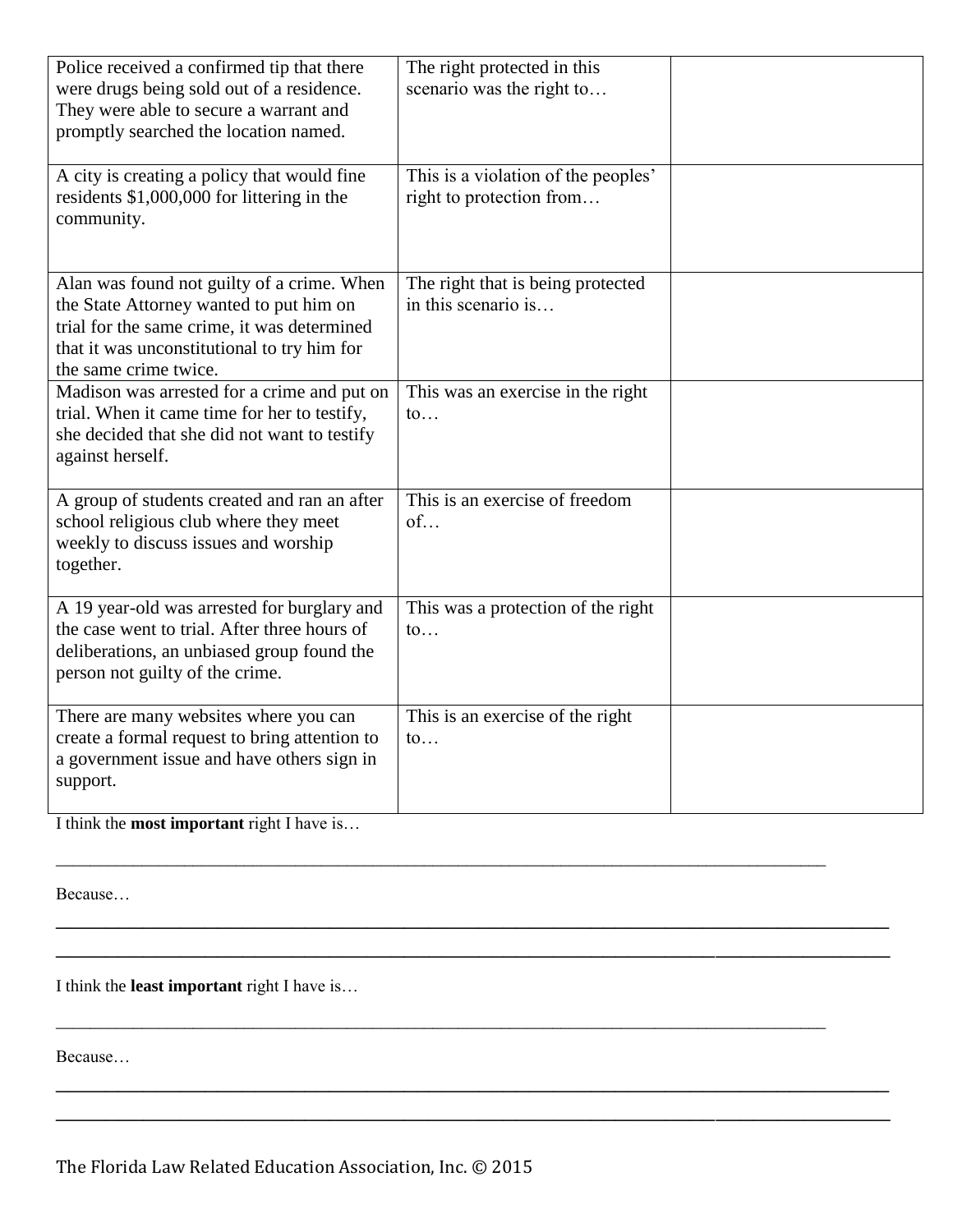| <b>Scenario</b>                                                                                                                                                                                                                                                                               | Write the Right                                                                     | Make it yours!<br>Write the right in your own<br>words or draw a picture to help<br>you remember it. |
|-----------------------------------------------------------------------------------------------------------------------------------------------------------------------------------------------------------------------------------------------------------------------------------------------|-------------------------------------------------------------------------------------|------------------------------------------------------------------------------------------------------|
| A group of students on a college campus<br>came together to hold a peaceful rally about<br>global warming.                                                                                                                                                                                    | These students were exercising<br>their right to<br><b>Peaceably assemble</b>       | Student responses will vary.                                                                         |
| In 1920, women were granted the right to<br>vote.                                                                                                                                                                                                                                             | This furthered the right to<br>suffrage                                             |                                                                                                      |
| A homeless man in Panama City was<br>arrested and charged with theft. He could<br>not afford an attorney and had to go to trial<br>without one.                                                                                                                                               | This was a violation of<br><b>Right to legal counsel</b>                            |                                                                                                      |
| Students wore black arm bands to school to<br>protest the Vietnam War.                                                                                                                                                                                                                        | These students were exercising<br>their right to<br><b>Free speech</b>              |                                                                                                      |
| The government created a policy that all<br>news must be filtered through the White<br>House press office before going to print.<br>This was found to be a violation of the<br>Constitution.                                                                                                  | This is a violation of the right<br>$\mathfrak{to}$<br><b>Freedom of press</b>      |                                                                                                      |
| Marco purchased a firearm for hunting from<br>an authorized dealer and provided all<br>needed documentation.                                                                                                                                                                                  | Marco was exercising his right<br>$\mathfrak{to}$<br><b>Bear arms</b>               |                                                                                                      |
| Schools used to be segregated by race based<br>on state laws. The Supreme Court ruled that<br>dividing schools based on race was unfair<br>and discriminatory.                                                                                                                                | The Supreme Court protected the<br>people's right to<br>Equal protection of the law |                                                                                                      |
| A 15-year-old was arrested for making<br>inappropriate prank phone calls. The police<br>did not notify his parents that he was being<br>arrested and was not informed of rights be<br>we entitled to like protection from self-<br>incrimination or his right to counsel.                     | This was a violation of the<br>juvenile's right to<br>Due process                   |                                                                                                      |
| The City of Sunshine is in the process of<br>bringing a hockey team to the area and will<br>need land on which to build a new arena.<br>The site has been selected and Sunshine<br>officials have offered the homeowners a fair<br>amount for the property where the arena is<br>to be built. | The government is respecting the<br>homeowners' right to<br><b>Eminent domain</b>   |                                                                                                      |